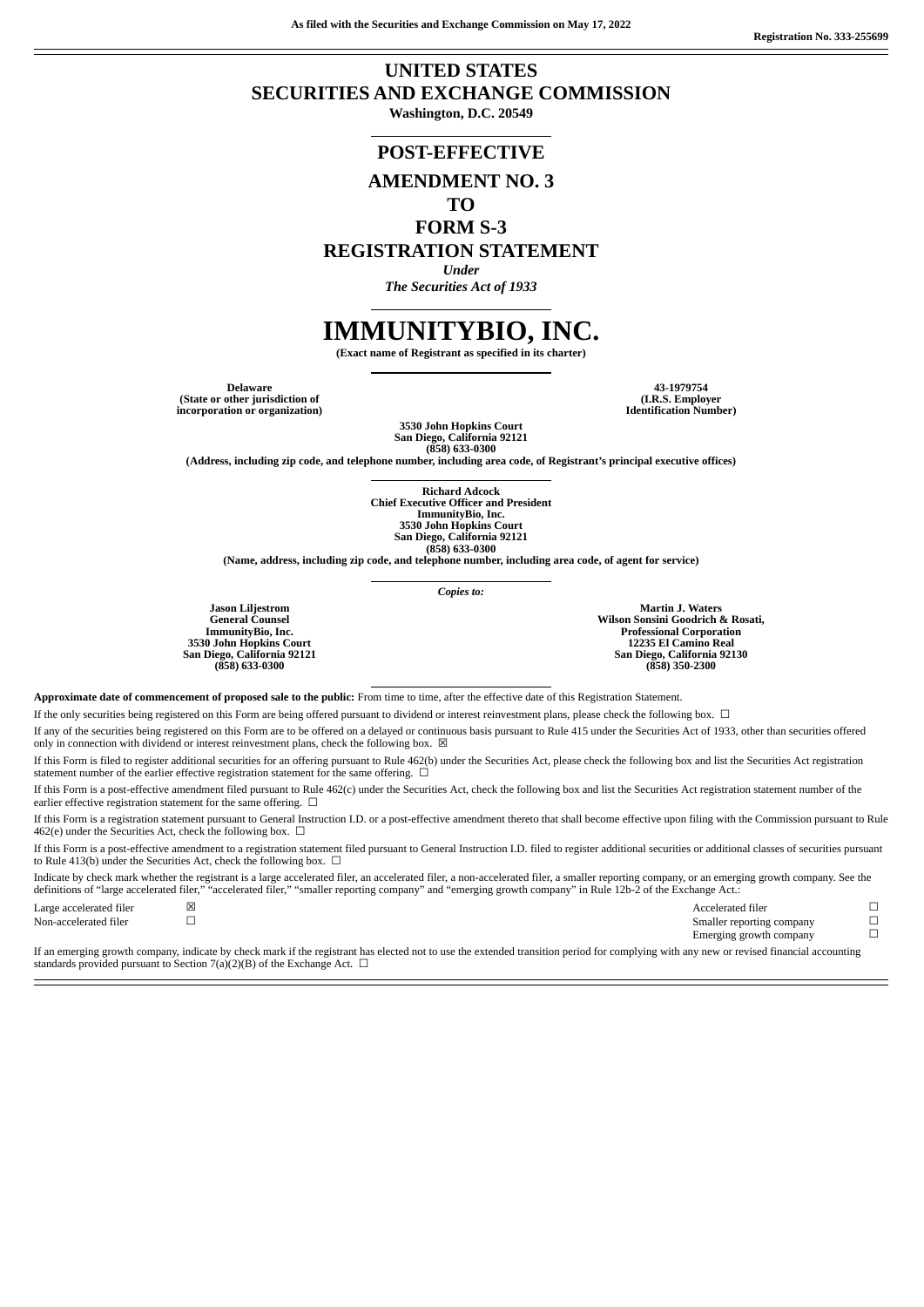The registrant hereby amends this registration statement on such date or dates as may be necessary to delay its effective date until the registrant shall file a further amendment which specifically states that this registration statement shall thereafter become effective in accordance with Section 8(a) of the Securities Act or until the registration statement shall become effective on such date as the SEC, acting **pursuant to said Section 8(a), may determine.**

#### **EXPLANATORY NOTE**

The sole purpose of this Post-Effective Amendment No. 3 to Registration Statement on Form S-3 (File No. 333-255699) is to file an updated Exhibit 23.1 to the Registration Statement. No changes have been made to the preliminary prospectus consisting of the base prospectus and prospectus supplement included as a part of Part I of the Registration Statement on Form S-3 pursuant to this Amendment No. 3 to the Registration Statement. Accordingly, Part I of the Registration Statement on Form S-3 has been omitted from this amendment.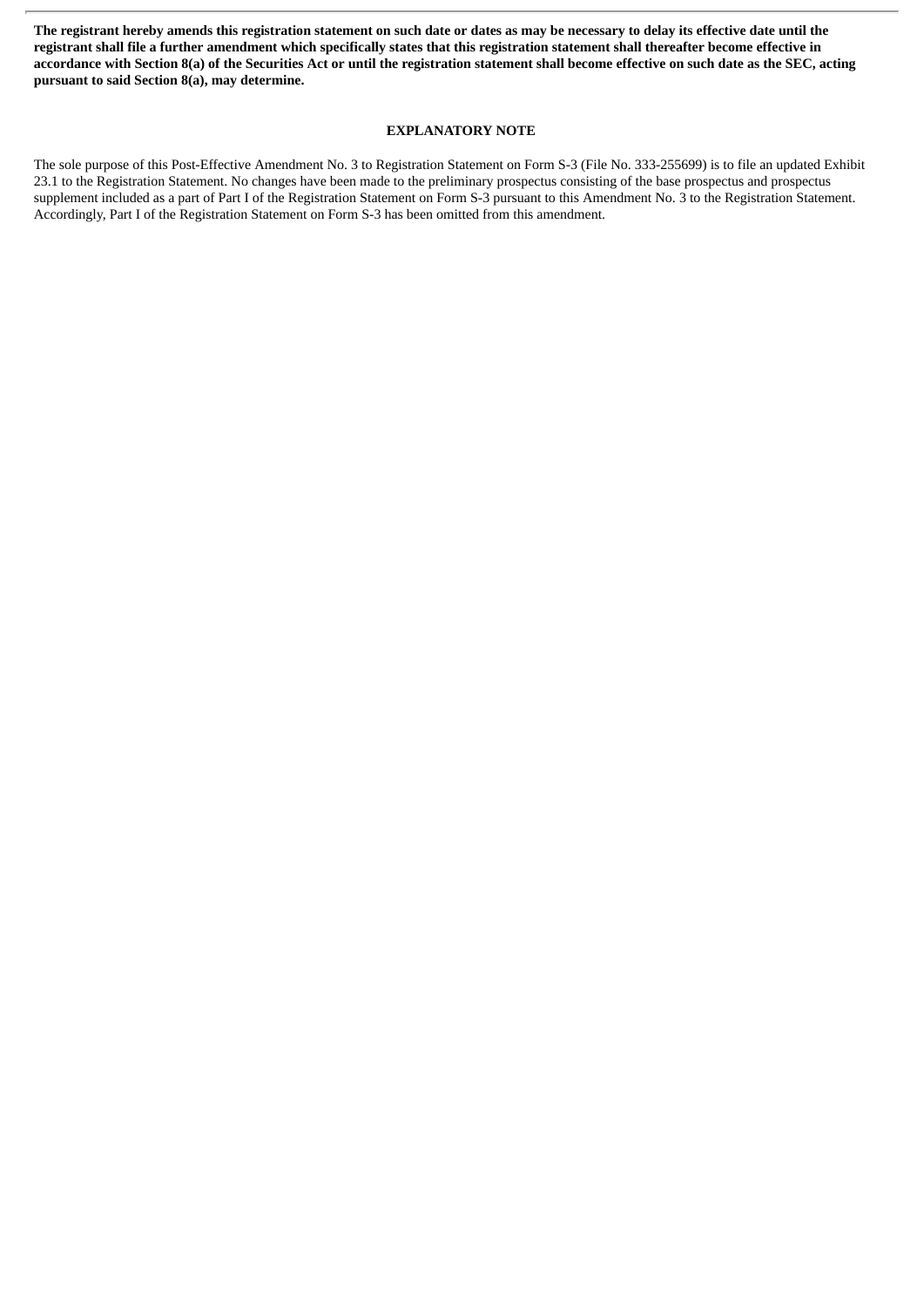#### **PART II**

#### **INFORMATION NOT REQUIRED IN PROSPECTUS**

#### **Item 14. Other Expenses of Issuance and Distribution**

The following are the categories of expenses to be incurred in connection with the issuance and distribution of the securities registered under this registration statement, other than underwriting discounts and commissions. Actual amounts will be provided in the applicable prospectus supplement.

|                                                  | <b>Amount to be</b><br>Paid |
|--------------------------------------------------|-----------------------------|
| SEC registration fee                             | \$ 30,664.79                |
| Printing costs                                   | 10,000.00                   |
| Legal fees and expenses                          | 150,000.00                  |
| Accounting fees and expenses                     | 75,000.00                   |
| Transfer agent's and trustee's fees and expenses | 5,000.00                    |
| Miscellaneous                                    | 4,335.21                    |
| Total                                            | \$275,000.00(1)             |
|                                                  |                             |

(1) Many of these expenses were paid in connection with the filing of the Registration Statement on S-3ASR (File No. 333-255699) by the Company on April 30, 2021.

#### **Item 15. Indemnification of Directors and Officers**

The Registrant's amended and restated certificate of incorporation, as amended contains provisions that eliminate, to the maximum extent permitted by the General Corporation Law of the State of Delaware, the personal liability of the Registrant's directors and executive officers for monetary damages for breach of their fiduciary duties as directors or officers. The Registrant's amended and restated certificate of incorporation and amended and restated bylaws provide that the Registrant must indemnify its directors and executive officers and may indemnify its employees and other agents to the fullest extent permitted by the General Corporation Law of the State of Delaware.

Sections 145 and 102(b)(7) of the General Corporation Law of the State of Delaware provide that a corporation may indemnify any person made a party to an action by reason of the fact that he or she was a director, executive officer, employee or agent of the corporation or is or was serving at the request of a corporation against expenses (including attorneys' fees), judgments, fines and amounts paid in settlement actually and reasonably incurred by him or her in connection with such action if he or she acted in good faith and in a manner he or she reasonably believed to be in, or not opposed to, the best interests of the corporation and, with respect to any criminal action or proceeding, had no reasonable cause to believe his or her conduct was unlawful, except that, in the case of an action by or in right of the corporation, no indemnification may generally be made in respect of any claim as to which such person is adjudged to be liable to the corporation.

The Registrant has entered into indemnification agreements with its directors and executive officers, in addition to the indemnification provided for in its amended and restated certificate of incorporation and amended and restated bylaws, and intends to enter into indemnification agreements with any new directors and executive officers in the future.

The Registrant has purchased and intends to maintain insurance on behalf of any person who is or was a director or officer of the Registrant against any loss arising from any claim asserted against him or her and incurred by him or her in any such capacity, subject to certain exclusions.

See also the undertakings set out in response to Item 17 herein.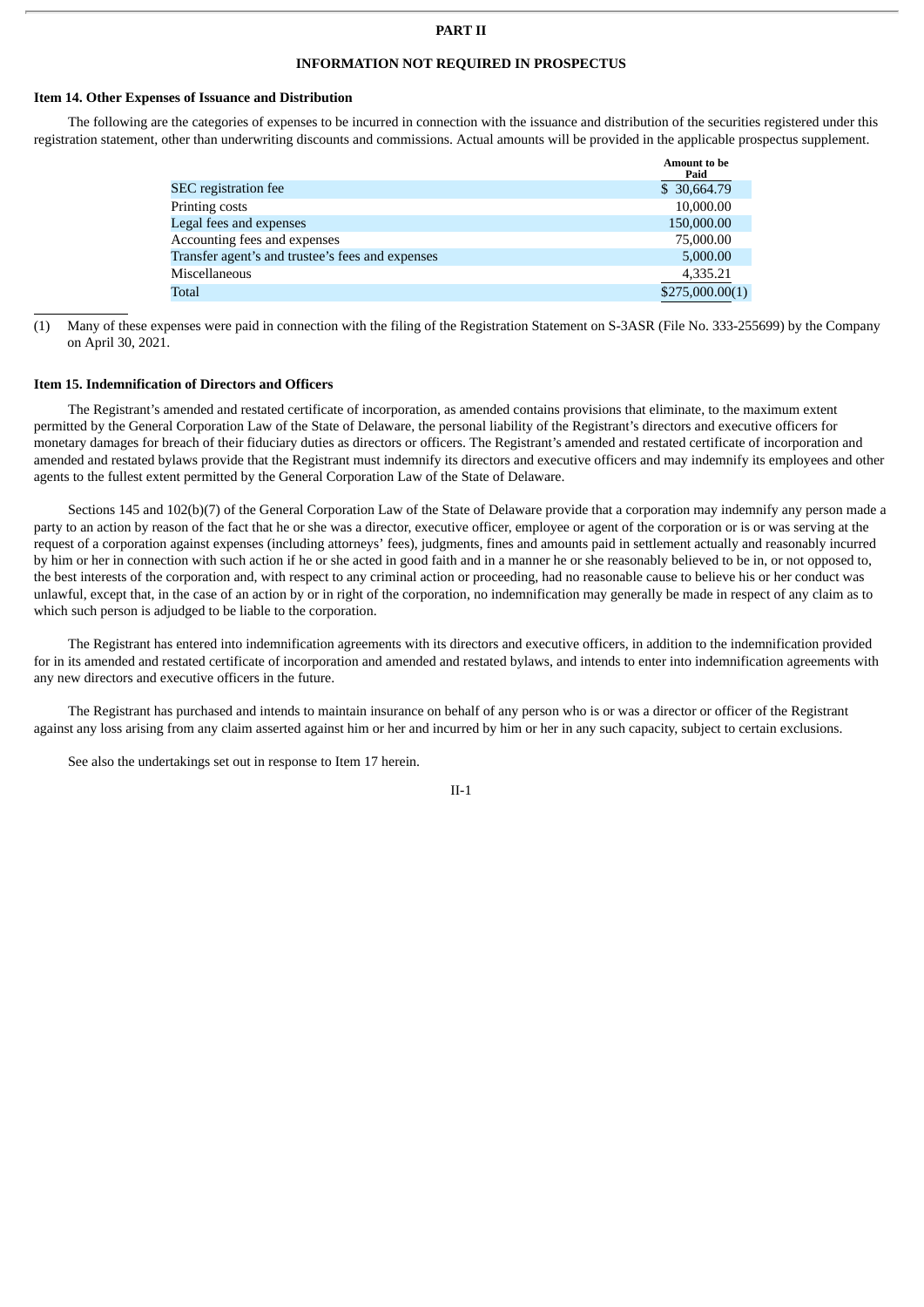## **Item 16. Exhibits**

(a) *Exhibits*. The following exhibits are filed herewith or incorporated herein by reference:

|                          |                                                                                                                                                              | <b>Incorporated by Reference</b> |            |         |                    |
|--------------------------|--------------------------------------------------------------------------------------------------------------------------------------------------------------|----------------------------------|------------|---------|--------------------|
| <b>Exhibit</b><br>Number | <b>Exhibit Title</b>                                                                                                                                         | Form                             | File No.   | Exhibit | <b>Filing Date</b> |
| $1.1*$                   | Form of Underwriting Agreement.                                                                                                                              |                                  |            |         |                    |
| 1.2                      | Open Market Sale Agreement, dated April 30, 2021, by and between<br>ImmunityBio, Inc. and Jefferies LLC.                                                     | $8-K$                            | 001-37507  | 10.1    | May 3, 2021        |
| 3.1                      | Amended and Restated Certificate of Incorporation of ImmunityBio,<br>Inc.                                                                                    | $8-K$                            | 001-37507  | 3.1     | August 4, 2015     |
| 3.2                      | Certificate of Amendment of Amended and Restated Certificate of<br>Incorporation of ImmunityBio, Inc.                                                        | $8-K$                            | 001-37507  | 3.1     | March 10, 2021     |
| 3.3                      | Certificate of Amendment of Amended and Restated Certificate of<br>Incorporation of ImmunityBio, Inc. dated February 1, 2022.                                | <b>POSASR</b>                    | 333-255699 | 3.3     | March 1, 2022      |
| 3.4                      | Amended and Restated Bylaws of ImmunityBio, Inc.                                                                                                             | $10-Q$                           | 001-37507  | 3.2     | August 12, 2021    |
| 4.1                      | Nominating Agreement by and between the Registrant and<br>Cambridge Equities, LP, dated June 18, 2015.                                                       | $S-1$                            | 333-205124 | 4.1     | June 19, 2015      |
| 4.2                      | Registration Rights Agreement by and between the Registrant and<br>Cambridge Equities LP, dated December 23, 2014.                                           | $S-1$                            | 333-205124 | 4.3     | June 19, 2015      |
| 4.3                      | Voting Agreement, dated as of December 21, 2020, by and among<br>ImmunityBio, Inc., NantKwest, Inc., and the NantKwest, Inc.<br>stockholders party thereto.  | $8-K$                            | 001-37507  | 10.1    | December 22, 2020  |
| 4.4                      | Voting Agreement, dated as of December 21, 2020, by and among<br>NantKwest, Inc., ImmunityBio, Inc. and the ImmunityBio, Inc.<br>stockholders party thereto. | $8-K$                            | 001-37507  | 10.2    | December 22, 2020  |
| $4.5*$                   | Form of Certificate of Designation.                                                                                                                          |                                  |            |         |                    |
| 4.6                      | Specimen Common Stock Certificate.                                                                                                                           | S-8 POS                          | 333-252232 | 4.1     | May 21, 2021       |
| $4.7*$                   | Form of Preferred Stock Certificate.                                                                                                                         |                                  |            |         |                    |
| 4.8                      | Form of Indenture.                                                                                                                                           | $S-3$                            | 333-233434 | 4.6     | August 23, 2019    |
| 4.9                      | Form of Debt Security (included in Exhibit 4.8).                                                                                                             |                                  |            |         |                    |
| $4.10*$                  | Form of Warrant.                                                                                                                                             |                                  |            |         |                    |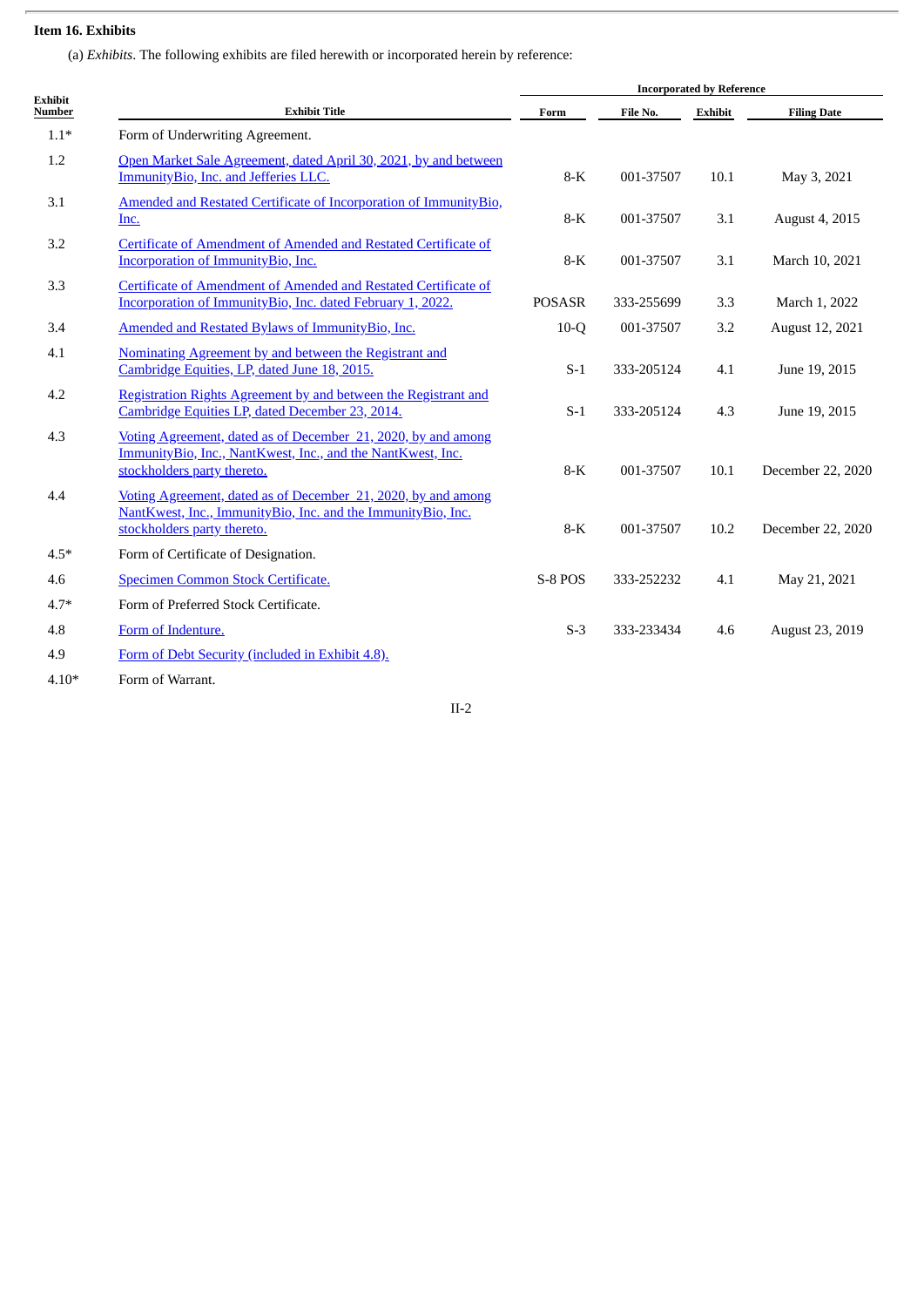|                          |                                                                                                      | <b>Incorporated by Reference</b> |            |         |                    |
|--------------------------|------------------------------------------------------------------------------------------------------|----------------------------------|------------|---------|--------------------|
| <b>Exhibit</b><br>Number | <b>Exhibit Title</b>                                                                                 | Form                             | File No.   | Exhibit | <b>Filing Date</b> |
| $4.11*$                  | Form of Warrant Agreement.                                                                           |                                  |            |         |                    |
| $4.12*$                  | Form of Unit Agreement.                                                                              |                                  |            |         |                    |
| 5.1                      | Opinion of Wilson Sonsini Goodrich & Rosati, Professional Corporation.                               | POS AM                           | 333-255699 | 5.1     | March 7, 2022      |
| $23.1**$                 | Consent of Ernst & Young LLP, Independent Registered Public Accounting<br>Firm.                      |                                  |            |         |                    |
| 23.2                     | Consent of Wilson Sonsini Goodrich & Rosati, Professional Corporation<br>(included in Exhibit 5.1).  | <b>POS AM</b>                    | 333-255699 | 5.1     | March 7, 2022      |
| 24.1                     | Power of Attorney (see signature page to the original filing of this<br>registration statement).     | S-3ASR                           | 333-255699 | 24.1    | April 30, 2021     |
| $25.1***$                | Form T-1 Statement of Eligibility of Trustee for Indenture under the Trust<br>Indenture Act of 1939. |                                  |            |         |                    |

\* To be filed, if necessary, by amendment or as an exhibit to a report pursuant to Section 13(a) or 15(d) of the Securities Exchange Act of 1934, as amended and incorporated herein by reference.

Filed herewith.

\*\*\* To be filed pursuant to Section 305(b)(2) of the Trust Indenture Act of 1939 under the electronic form type "305B2."

#### **Item 17.** *Undertakings*

(a) The undersigned registrant hereby undertakes:

(1) To file, during any period in which offers or sales are being made, a post-effective amendment to this registration statement:

(i) To include any prospectus required by Section 10(a)(3) of the Securities Act of 1933;

(ii) To reflect in the prospectus any facts or events arising after the effective date of the registration statement (or the most recent post-effective amendment thereof) which, individually or in the aggregate, represent a fundamental change in the information set forth in the registration statement. Notwithstanding the foregoing, any increase or decrease in volume of securities offered (if the total dollar value of securities offered would not exceed that which was registered) and any deviation from the low or high end of the estimated maximum offering range may be reflected in the form of prospectus filed with the SEC pursuant to Rule 424(b) if, in the aggregate, the changes in volume and price represent no more than a 20% change in the maximum aggregate offering price set forth in the "Calculation of Registration Fee" table in the effective registration statement; and

(iii) To include any material information with respect to the plan of distribution not previously disclosed in the registration statement or any material change to such information in the registration statement;

*provided, however*, that paragraphs (a)(1)(i) and (a)(1)(ii) of this section do not apply if the information required to be included in a post-effective amendment by those paragraphs is contained in reports filed with or furnished to the SEC by the registrant pursuant to Section 13 or Section 15(d) of the Securities Exchange Act of 1934 that are incorporated by reference in the registration statement, or is contained in a form of prospectus filed pursuant to Rule 424(b) that is part of the registration statement.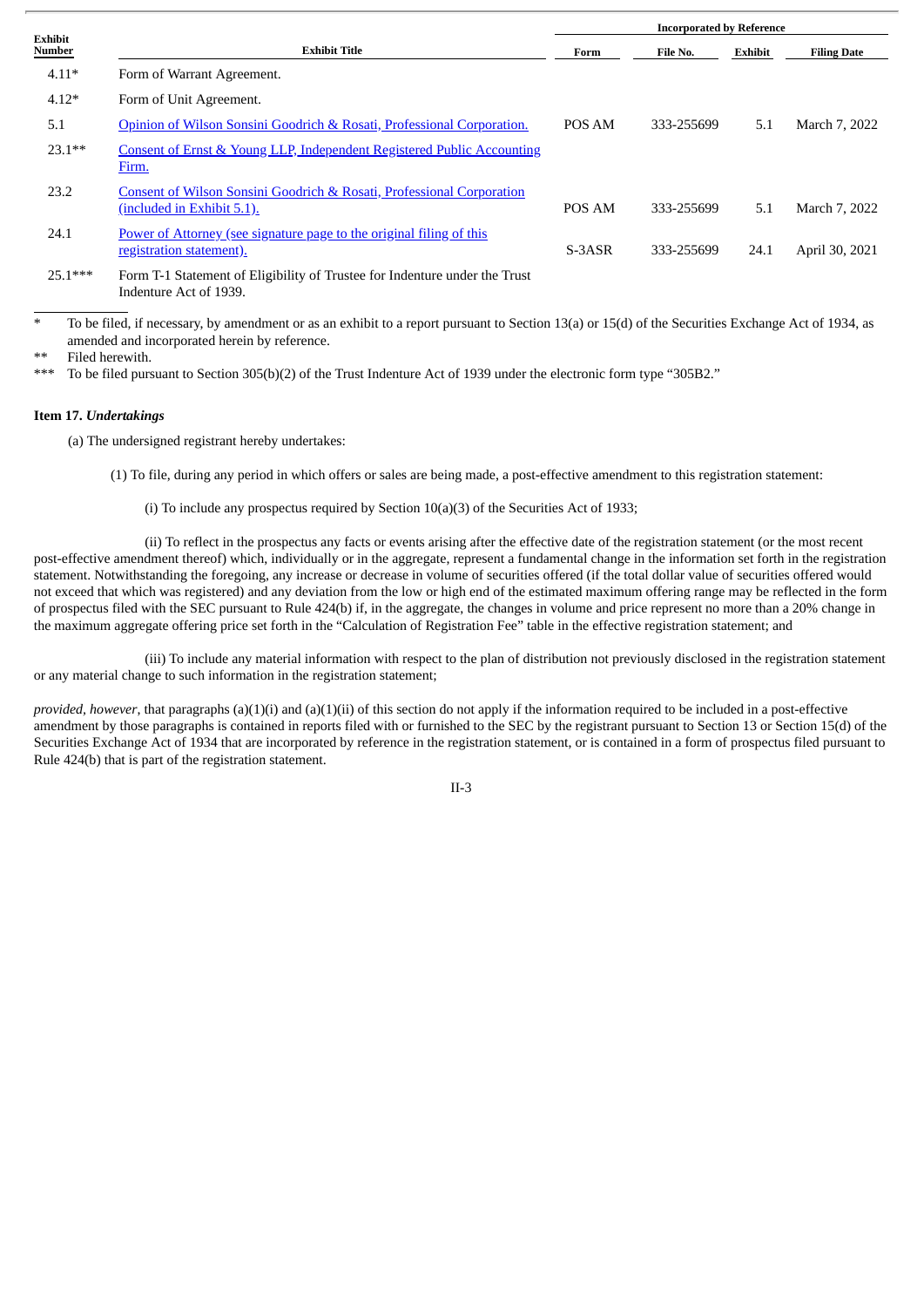(2) That, for the purpose of determining any liability under the Securities Act of 1933, each such post- effective amendment shall be deemed to be a new registration statement relating to the securities offered therein, and the offering of such securities at that time shall be deemed to be the initial bona fide offering thereof.

(3) To remove from registration by means of a post-effective amendment any of the securities being registered which remain unsold at the termination of the offering.

(4) That, for the purpose of determining liability under the Securities Act of 1933 to any purchaser:

(A) Each prospectus filed by the registrant pursuant to Rule 424(b)(3) shall be deemed to be part of the registration statement as of the date the filed prospectus was deemed part of and included in the registration statement; and

(B) Each prospectus required to be filed pursuant to Rule 424(b)(2), (b)(5) or (b)(7) as part of a registration statement in reliance on Rule 430B relating to an offering made pursuant to Rule 415(a)(l)(i), (vii) or (x) for the purpose of providing the information required by Section 10(a) of the Securities Act of 1933 shall be deemed to be part of and included in the registration statement as of the earlier of the date such form of prospectus is first used after effectiveness or the date of the first contract of sale of securities in the offering described in the prospectus. As provided in Rule 430B, for liability purposes of the issuer and any person that is at that date an underwriter, such date shall be deemed to be a new effective date of the registration statement relating to the securities in the registration statement to which that prospectus relates, and the offering of such securities at that time shall be deemed to be the initial bona fide offering thereof. *Provided*, *however*, that no statement made in a registration statement or prospectus that is part of the registration statement or made in a document incorporated or deemed incorporated by reference into the registration statement or prospectus that is part of the registration statement will, as to a purchaser with a time of contract of sale prior to such effective date, supersede or modify any statement that was made in the registration statement or prospectus that was part of the registration statement or made in any such document immediately prior to the effective date;

(5) That, for the purpose of determining liability of the registrant under the Securities Act of 1933 to any purchaser in the initial distribution of the securities, the undersigned registrant undertakes that in a primary offering of securities of the undersigned registrant pursuant to this registration statement, regardless of the underwriting method used to sell the securities to the purchaser, if the securities are offered or sold to such purchaser by means of any of the following communications, the undersigned registrant will be a seller to the purchaser and will be considered to offer or sell such securities to such purchaser:

Rule 424;

(i) Any preliminary prospectus or prospectus of the undersigned registrant relating to the offering required to be filed pursuant to

(ii) Any free writing prospectus relating to the offering prepared by or on behalf of the undersigned registrant or used or referred to by the undersigned registrant;

(iii) The portion of any other free writing prospectus relating to the offering containing material information about the undersigned registrant or its securities provided by or on behalf of the undersigned registrant; and

(iv) Any other communication that is an offer in the offering made by the undersigned registrant to the purchaser.

(b) The undersigned registrant hereby undertakes that, for purposes of determining any liability under the Securities Act of 1933, each filing of the Registrant's annual report pursuant to Section 13(a) or Section 15(d) of the Securities Exchange Act of 1934 (and, where applicable, each filing of an employee benefit plan's annual report pursuant to Section 15(d) of the Securities Exchange Act of 1934) that is incorporated by reference in the

 $II - 4$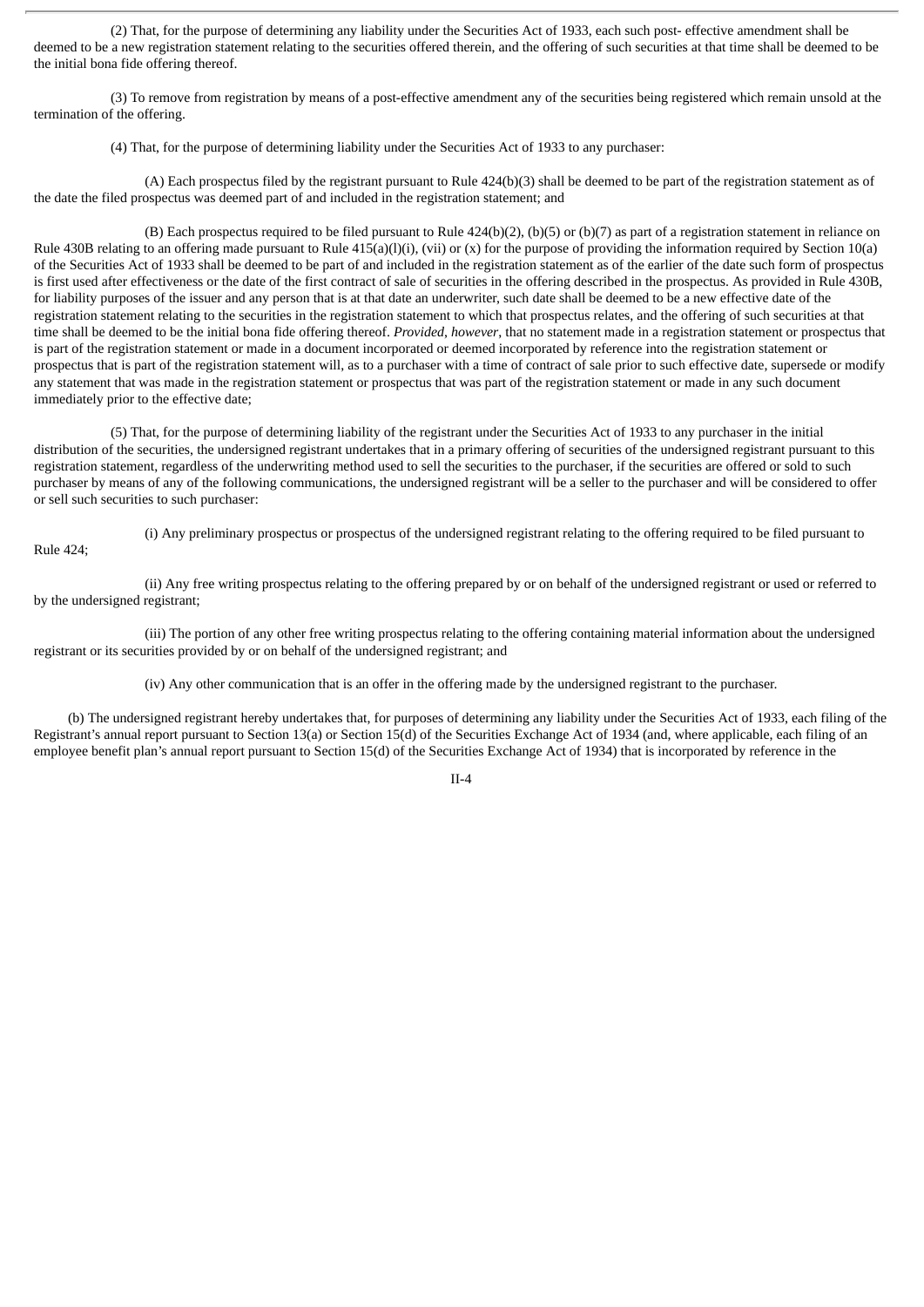registration statement shall be deemed to be a new registration statement relating to the securities offered therein, and the offering of such securities at that time shall be deemed to be the initial bona fide offering thereof.

(c) Insofar as indemnification for liabilities arising under the Securities Act of 1933 may be permitted to directors, officers and controlling persons of the registrant pursuant to the foregoing provisions, or otherwise, the registrant has been advised that in the opinion of the SEC such indemnification is against public policy as expressed in the Securities Act of 1933 and is, therefore, unenforceable. In the event that a claim for indemnification against such liabilities (other than the payment by the registrant of expenses incurred or paid by a director, officer or controlling person of the registrant in the successful defense of any action, suit or proceeding) is asserted by such director, officer or controlling person in connection with the securities being registered, the registrant will, unless in the opinion of its counsel the matter has been settled by controlling precedent, submit to a court of appropriate jurisdiction the question whether such indemnification by it is against public policy as expressed in the Securities Act of 1933 and will be governed by the final adjudication of such issue.

(d) The undersigned registrant hereby undertakes that:

(1) For purposes of determining any liability under the Securities Act of 1933, the information omitted from the form of prospectus filed as part of this registration statement in reliance upon Rule 430A and contained in a form of prospectus filed by the registrant pursuant to Rule 424(b) (1) or (4) or 497(h) under the Securities Act shall be deemed to be part of this registration statement as of the time it was declared effective.

(2) For the purpose of determining any liability under the Securities Act of 1933, each post-effective amendment that contains a form of prospectus shall be deemed to be a new registration statement relating to the securities offered therein, and the offering of such securities at that time shall be deemed to be the initial bona fide offering thereof.

(e) The undersigned registrant hereby undertakes to file an application for the purpose of determining the eligibility of the trustee to act under subsection (a) of Section 310 of the Trust Indenture Act in accordance with the rules and regulations prescribed by the SEC under Section 305(b)(2) of the Trust Indenture Act.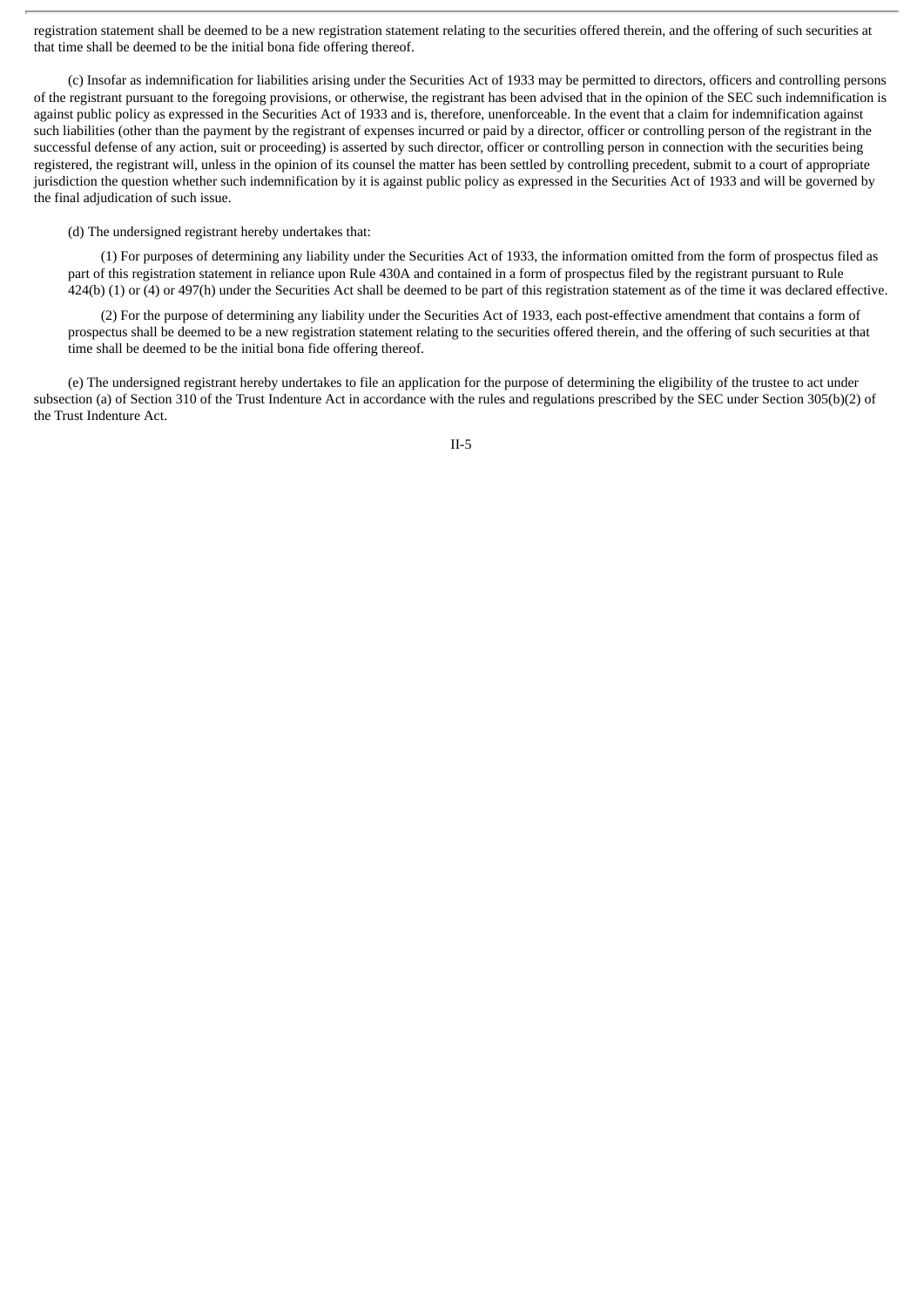#### **SIGNATURES**

Pursuant to the requirements of the Securities Act of 1933, the Registrant certifies that it has reasonable grounds to believe that it meets all of the requirements for filing on Form S-3 and has duly caused this registration statement to be signed on its behalf by the undersigned, thereunto duly authorized, in the City of San Diego, State of California, on May 17, 2022.

## **IMMUNITYBIO, INC.**

By: /s/ Richard Adcock

Richard Adcock *Chief Executive Officer and President*

Pursuant to the requirements of the Securities Act of 1933, this registration statement has been signed by the following persons in the capacities and on the dates indicated:

| <b>Signature</b>                            | <b>Title</b>                                                                                    | Date         |  |
|---------------------------------------------|-------------------------------------------------------------------------------------------------|--------------|--|
| /s/ Richard Adcock<br><b>Richard Adcock</b> | Chief Executive Officer, President and Director<br>(Principal Executive Officer)                | May 17, 2022 |  |
| /s/ David C. Sachs<br>David C. Sachs        | Chief Financial Officer<br>(Principal Financial Officer)                                        | May 17, 2022 |  |
| /s/ Regan J. Lauer<br>Regan J. Lauer        | <b>Chief Accounting Officer</b><br>(Principal Accounting Officer)                               | May 17, 2022 |  |
| $\ast$<br>Patrick Soon-Shiong               | Global Chief Scientific and Medical Officer and<br>Executive Chairman of the Board of Directors | May 17, 2022 |  |
| $\ast$                                      | Chief Corporate Affairs Officer and Director                                                    | May 17, 2022 |  |
| Barry J. Simon                              |                                                                                                 |              |  |
| *                                           | Director                                                                                        | May 17, 2022 |  |
| Michael D. Blaszyk                          |                                                                                                 |              |  |
| $\ast$                                      | Director                                                                                        | May 17, 2022 |  |
| John Owen Brennan                           |                                                                                                 |              |  |
| *                                           | Director                                                                                        | May 17, 2022 |  |
| <b>Wesley Clark</b>                         |                                                                                                 |              |  |
| $\ast$                                      | Director                                                                                        | May 17, 2022 |  |
| Cheryl L. Cohen                             |                                                                                                 |              |  |
| *                                           | Director                                                                                        | May 17, 2022 |  |
| Linda Maxwell                               |                                                                                                 |              |  |
| $\ast$                                      | Director                                                                                        | May 17, 2022 |  |
| Christobel Selecky                          |                                                                                                 |              |  |
|                                             |                                                                                                 |              |  |

\*By: /s/ Richard Adcock Richard Adcock *Attorney-in-Fact*